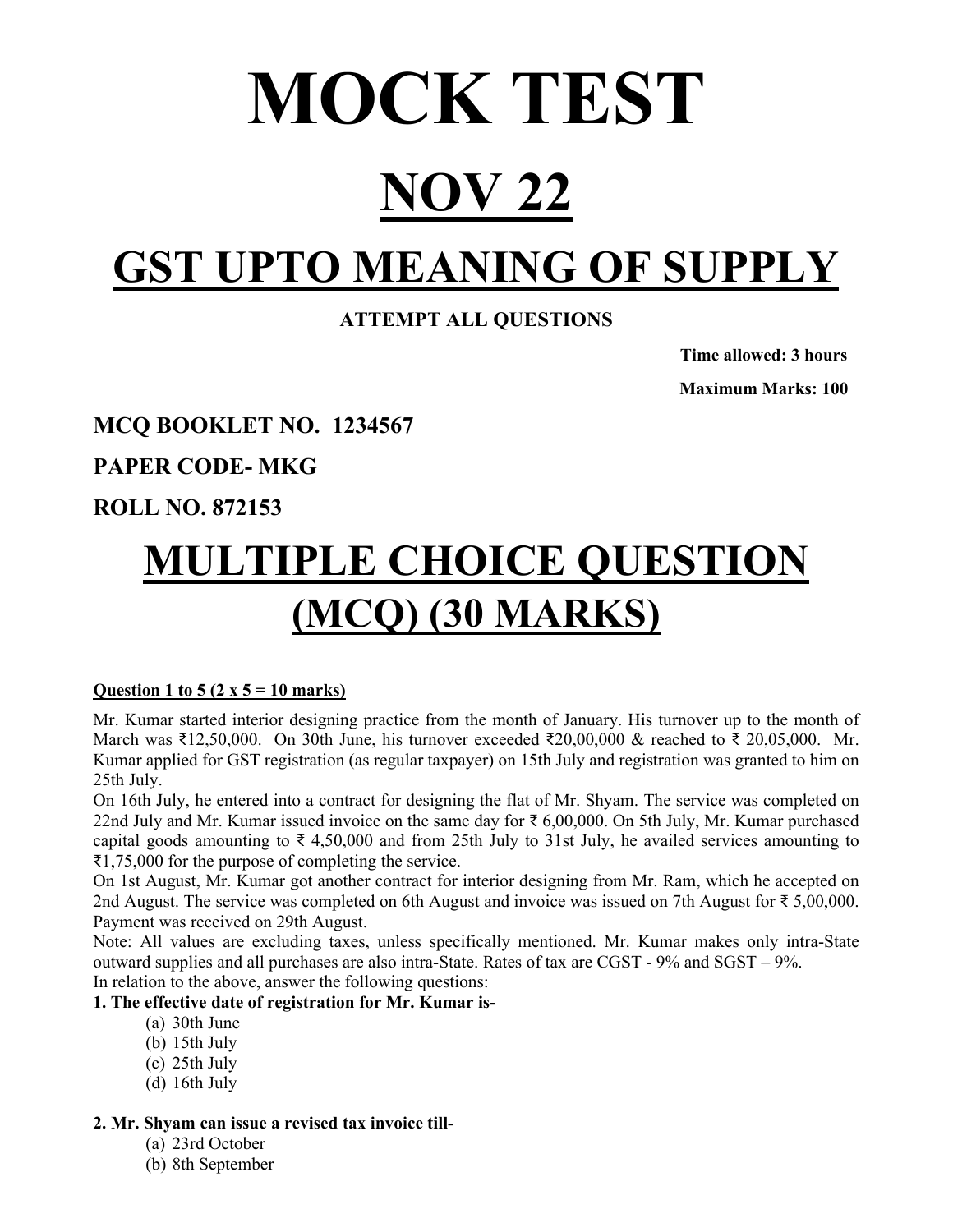- (c) 25th September
- (d) 25th August

#### **3. Eligible input tax credit available with Mr. Kumar for the month of July is-**

- (a) CGST ₹ 40,500 & SGST ₹ 40,500
- (b) CGST ₹ 15,750 & SGST ₹ 15,750
- (c) CGST ₹ 56,250 & SGST ₹ 56,250
- (d) CGST ₹ 36,000 & SGST ₹ 36,000

#### **4. The time of supply of services provided by Mr. Kumar to Mr. Ram is-**

- (a) 7th August
- (b) 1st August
- (c) 29th August
- (d) 06th August

#### **5. If instead of opting for regular scheme, Mr. Kumar opts to pay tax under section 10(2A) of the CGST Act, 2017, the tax liability for the month of July will be-**

(a) Nil

- (b) CGST ₹ 54,000 & SGST ₹ 54,000
- (c) CGST ₹ 18,000 & SGST ₹ 18,000
- (d) CGST ₹ 78,150 & SGST ₹ 78,150

#### **6. Rama Ltd. has provided following information for the month of September:**

Intra-State outward supply ₹ 8,00,000 Inter-State exempt outward supply ₹ 5,00,000 Turnover of exported goods ₹ 10,00,000 Payment made for availing GTA services ₹ 80,000 Calculate the aggregate turnover of Rama Ltd. **(2 marks)**

 $(a)$  ₹ 8,00,000 (b) ₹ 23,80,000

- $(c)$  ₹ 23,00,000
- $(d)$  ₹ 18,00,000

#### **Question 7 to 10. (Marks 1 x 4 =4)**

M/s. Vittal & Co., a registered supplier under GST, is dealing in supply of taxable goods in the State of Karnataka.

The firm opted for Composition Scheme since April. It's turnover crossed  $\bar{\tau}$  1.50 Crores on 9th May and has opted for withdrawal of composition scheme on the said date.

Vittal & Co. sent goods on 10th June to Suri & Co. on 'Sale or Return Basis'. Suri & Co. accepted the goods vide its confirmation mail dated 15th December.

The firm has paid GST for various items during the month of August. It comprised of the following-

(a) GST paid on input services intended to be used for personal purposes  $-\bar{\tau}$  12,000

(b) GST paid on purchase of Motor Vehicle for business use (being a two-wheeler having engine capacity of  $25CC$ ) – ₹ 9,000

(c) GST paid on purchase of computer  $-\bar{\tau}$  19,000

(GST portion was included as part of cost to claim depreciation under Income-tax Act, 1961)

During May, Vittal and Co. had reversed ITC of  $\bar{\tau}$  10,000 for not making payment to Vendors within the time prescribed under CGST Act, 2017. This pending payment was cleared in the month of August.

Out of purchases made and ITC availed during earlier months, the following information is made available as on September:

| <b>Supplier Name</b> | Payment is due for<br>(Number of days) | <b>Related ITC Component</b> |
|----------------------|----------------------------------------|------------------------------|
| VV7                  | .65                                    | ₹ 13,000                     |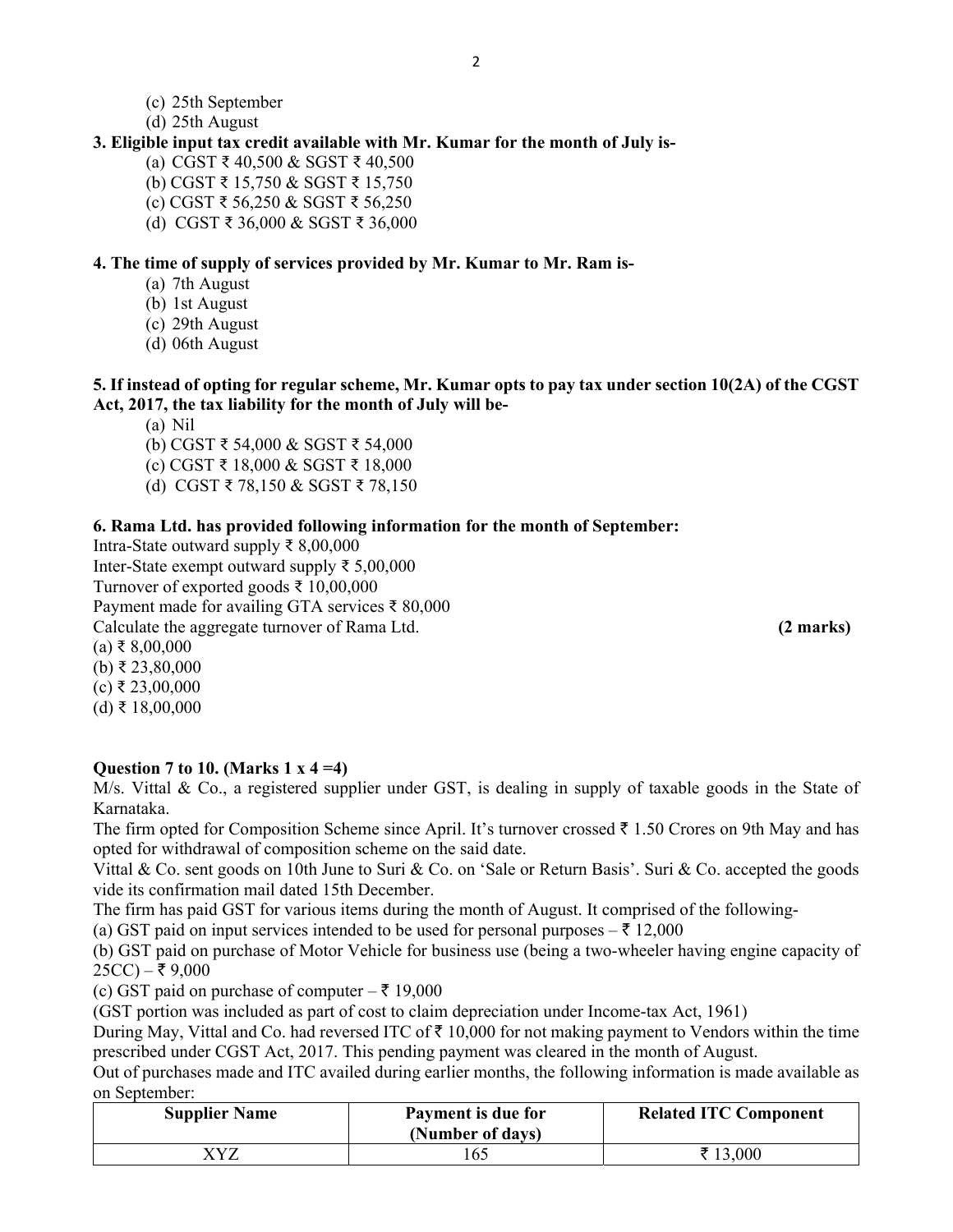|    | $\sim$ | $\sim$ $\sim$ $\sim$ |
|----|--------|----------------------|
| ъ. |        |                      |

Vittal & Co received accounting services from Raghu & Co., an associated enterprise, located in Sri Lanka. Raghu & Co. issued invoice for the service on 1st September, which was entered by Vittal & Co. in its book on 10th October. But payment was made on 30th September.

All the supply referred above is intra-State unless specified otherwise. Conditions applicable for availment of ITC are fulfilled subject to the information given above.

Based on the information provided above, choose the most appropriate answer for the following questions1

#### **7. Vittal & Co. needs to furnish a statement containing details of stock of inputs/ inputs held in finished goods on the withdrawal of composition scheme by \_\_\_\_\_\_**

- (a) 9th May
- (b) 23rd May
- (c) 8th June
- (d) 7th July

#### **8. Determine the amount of eligible input tax credit that can be availed by Vittal & Co for the month of August?**

- (a) Nil
- (b) ₹ 19,000
- $(c)$ ₹ 22,000
- $(d)$ ₹ 50,000

#### **9. Compute the amount of ITC to be reversed for the month of September?**

- (a) Nil
- (b) ₹ 28,000
- $(c) \t{t} 15,000$
- $(d)$  ₹ 13,000

**\_\_\_\_\_\_\_\_\_\_\_** 

**10. Time of supply in respect of service imported by Vittal & Co from its Associated Enterprise is** 

- (a) 1st September
- (b) 30th September
- (c) 1st October
- (d) 10th October

**11. Prem & Sons had taken GST registration on 1st January but failed to furnish GST returns for the next 6 months. Owing to this, the proper officer cancelled its registration on 25th July and served the order for cancellation of registration on 31 st July. Now, Prem & Sons wants to revoke the cancellation of registration. Prem & Sons can file an application for revocation of cancellation of registration on or before. (1 marks)** 

(a) 30th August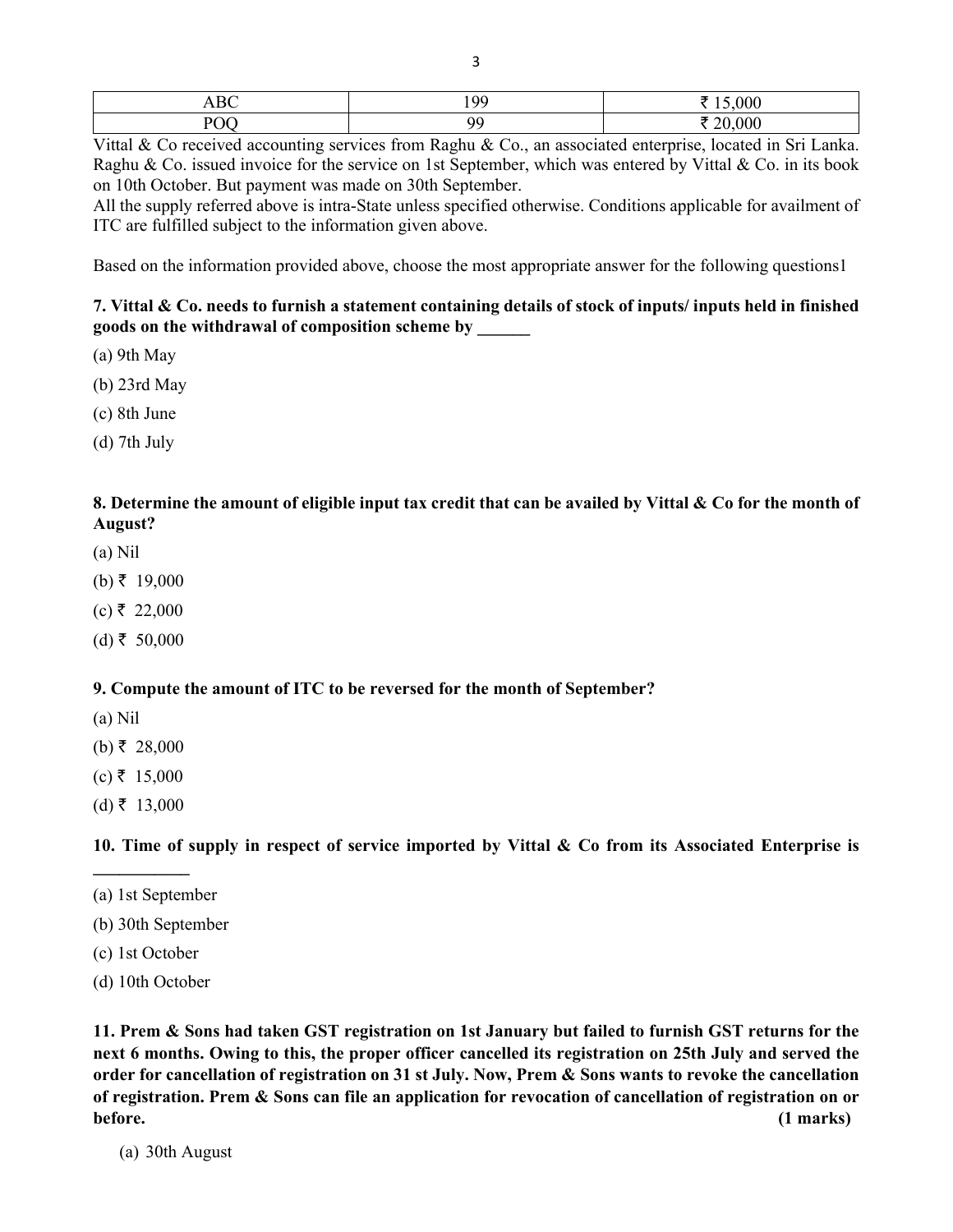- (b) 29th August
- (c) 29th September
- (d) 29th October

#### **12. Calculate the amount of eligible input tax credit-**

| S.No. | <b>Particulars</b>                                                                          | GST paid $(\bar{\mathbf{\mathsf{z}}})$ |
|-------|---------------------------------------------------------------------------------------------|----------------------------------------|
| 1.    | A Mini bus having seating capacity of 15 persons (including driver) used for 15,00,000      |                                        |
|       | running on hire                                                                             |                                        |
| 2.    | Car having seating capacity of 8 people used for business purposes                          | 1,00,00,000                            |
| 3.    | Car having seating capacity of 4 persons used for imparting training on driving             | 50,00,000                              |
|       | such car                                                                                    |                                        |
| 4.    | Special purpose vehicle having seating capacity of 2 persons used for $\mid 60,00,000 \mid$ |                                        |
|       | transportation of goods                                                                     |                                        |

 $(a) \t{5}$  2,25,00,000/-

 $(b)$  ₹ 2,10,00,000/-

 $(c)$  ₹ 1,25,00,000/-

(d) ₹ 75,00,000/-

#### **(1 marks)**

#### **13. PZY Ltd. is engaged in manufacturing of motor car. The company paid following amount of GST to its suppliers against the invoices raised to it. Compute the amount of ineligible input tax credit under GST law:-**

| S.No. | <b>Particulars</b>                                                       | <b>GST Paid</b> |
|-------|--------------------------------------------------------------------------|-----------------|
| 1.    | General insurance taken on cars manufactured by PZY Ltd.                 | 1,00,00,000     |
| 2.    | Buses purchased for transportation of employees<br>(Seating capacity 23) | 25,00,000       |
| 3.    | Life and health insurance for employees under statutory obligation       | 6,00,000        |
| 4.    | catering in Diwali Mela organized for employees<br>Outdoor               | 3,50,000        |

 $(a) \xi$  9,50,000

(b) ₹ 3,50,000

 $(c)$  ₹ 1,31,00,000

(d) ₹ 28,50,000

#### **(1 marks)**

**14. Pradeep Traders, registered in Haryana, sold goods for ₹ 2,05,000 to Balram Pvt. Ltd. registered in Uttar Pradesh (GST is leviable @ 5% on said goods). As per the terms of sales contract, Pradeep Traders has to deliver the goods at the factory of Balram Pvt. Ltd. For this purpose, Pradeep Traders has charged freight of ₹2,400 from Balram Pvt. Ltd. GST is leviable @ 12% on freight. What would be the net GST liability to be paid in cash in this case assuming that the amounts given herein are exclusive of GST?** 

- (a) IGST-₹37,332
- (b) IGST-₹10,370
- (c) CGST-₹18,666 and SGST-₹18,666
- (d) CGST-₹5,185 and SGST-₹5,185

**(1 marks)**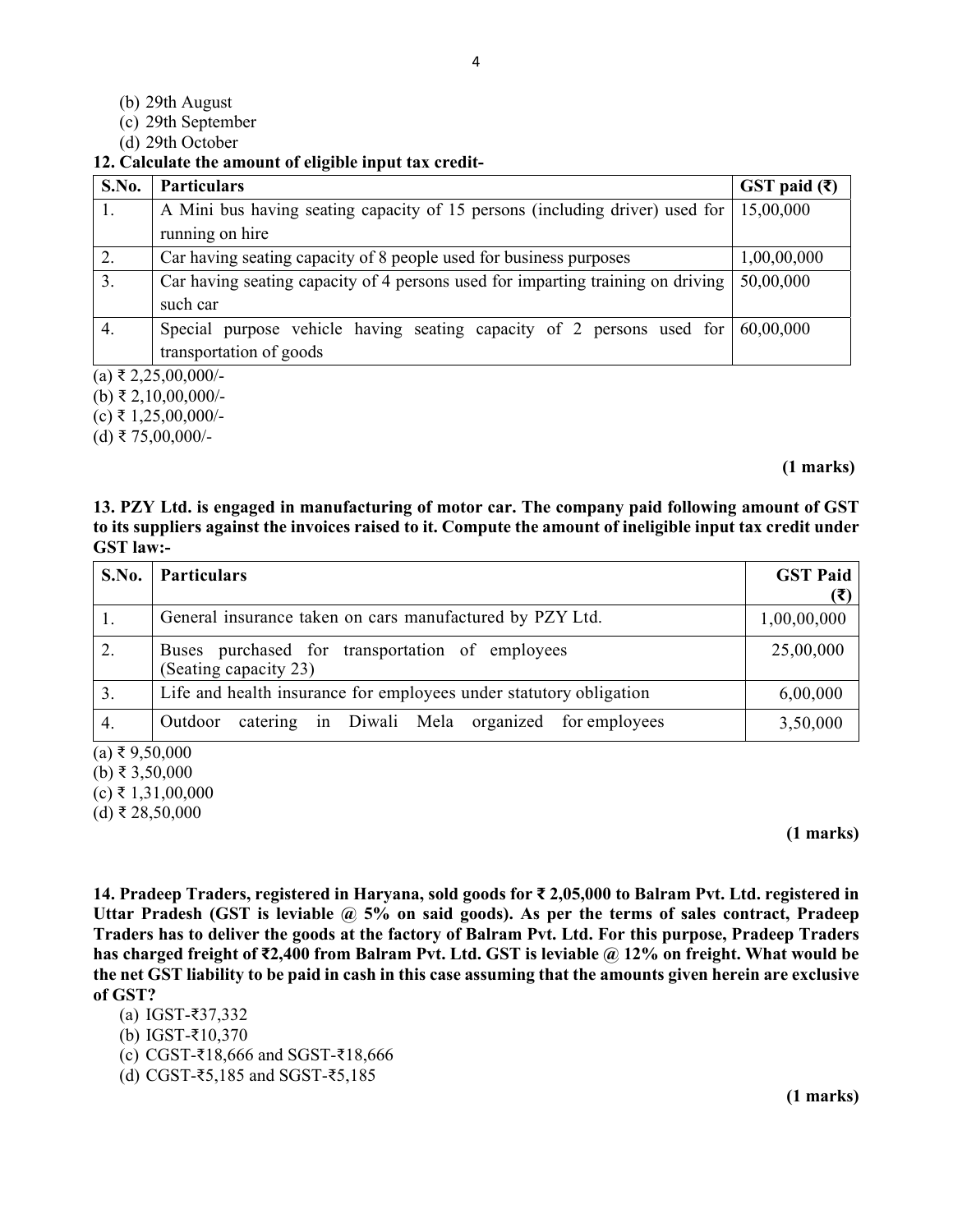**15. Mr. X** is a dealer registered in GST and has purchased goods for  $\overline{57,60,000}$  and paid CGST @ 9% **& SGST @ 9% and sold the goods at a profit of 40% on cost and charged output CGST @ 9% and Output SGST @ 9%. Tax Payable shall be (1 marks)** 

- (a) CGST ₹27,360 & SGST ₹27,360
- (b) CGST ₹27,360 & SGST Nil
- $(c) CGST Nil & SGST ₹27,360$
- (d) CGST Nil & SGST Nil
- $(e)$  CGST ₹95,760 & SGST ₹95,760

**16. Mr. Avishkar is a painter registered under GST in Delhi. He sends his artwork for exhibition in Mumbai. At what point of time, supply is considered to have been made under GST?** 

- (a) When painting is completed.
- (b) When painting is sent for exhibition in Mumbai.
- (c) When painting is displayed at the exhibition in Mumbai.
- (d) When painting is purchased by one of the visitors in the exhibition.

 **(1 marks)** 

**17. Ms. Pearl is a classical singer. She wants to organize a classical singing function, so she booked an auditorium on 10th August for a total amount of ₹ 20,000. She paid ₹ 5,000 as advance on that day. The classical singing function was organized on 10th October. The auditorium owner issued invoice to Ms. Pearl on 25th November amounting to ₹ 20,000. Pearl made balance payment of ₹ 15,000/- on 30th November.** Determine the time of supply in this case.

(a) Time of supply is 25th November for  $\bar{\tau}$  20,000.

(b) Time of supply is 25th November for ₹ 5,000 & 30th November for ₹ 15,000.

(c) Time of supply is 10th August for ₹ 5,000 & 10th October for ₹ 15,000.

(d) Time of supply is 10th October for  $\bar{\tau}$  20,000.

**(1 marks)** 

**18. Akash Ltd. a registered person in Punjab has purchased Air Conditioner for invoice value of ₹32,000 (which includes GST at 18%) from Mukesh Ltd. registered in Punjab. Akash Ltd. had capitalized Air Conditioner in his books of accounts for full value of ₹ 32,000 and taking the benefit of depreciation on the same. Keeping in view of the above situation the input tax credit which Akash Ltd. is required to take in his books of accounts will be;** 

- (a) Nil
- (b) ₹ 4,881
- (c) ₹ 5,760
- (d) ₹ 2,880

**(1 marks)** 

**19. Mr. Raghu avails services of Mr. Raja, a Chartered Accountant, as under-** 

- **(i) Audit of financial accounts ₹ 55,000**
- **(ii) Tax audit and annual filing**  $\bar{\tau}$  **10,000**

**(iii) Income-tax return filing of Mr. Raghu 's wife ₹ 5,000** 

**All the above amounts are exclusive of taxes and the applicable rate of GST on these services is 18%. The accountant of Mr. Raghu has booked the entire expenses of ₹70,000 plus GST in the books of account. Mr. Raghu is eligible to take input tax credit of -** 

- (a) ₹ 13,500
- (b) ₹ 11,700
- (c) ₹ 9,900
- (d) ₹ 1,800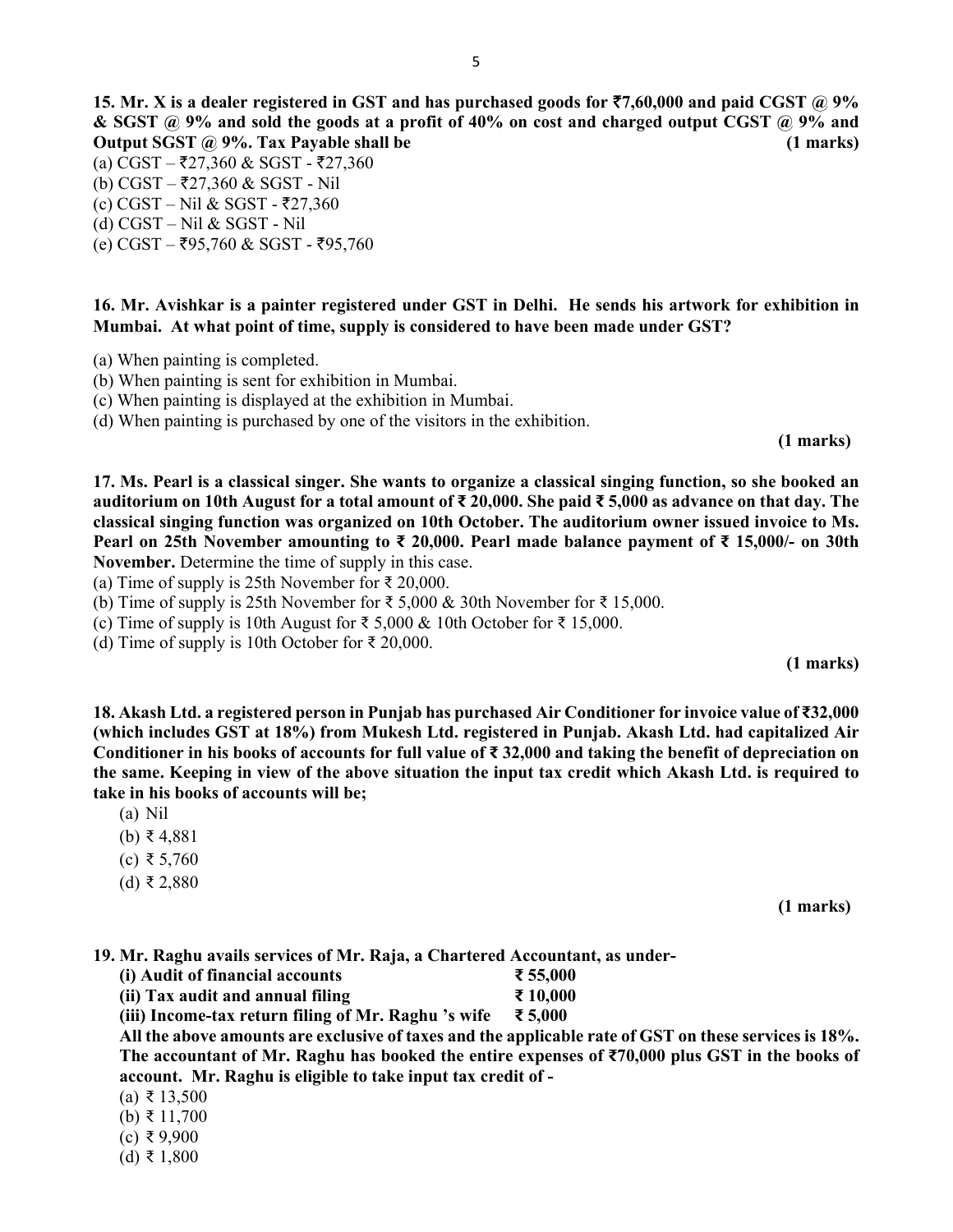**20.** Determine which of the following independent cases will be deemed as supply even if made without consideration in terms of Schedule I of the CGST Act, 2017?

- (i) AB & Associates transfers stock of goods from its Mumbai branch to Kolkata depot for sale of such goods at the depot.
- (ii) Mr. Raghuveer, a dealer of air-conditioners permanently transfers the motor vehicle free of cost. ITC on said motor vehicle is blocked.
- (iii) Mrs. Riddhi, an employee of Sun Ltd., received gift from her employer on the occasion of Diwali worth ₹ 21,000.
- (a) (i)
- (b) (ii)
- $(c)$  (iii)
- (d) Both (i) and (ii)

#### **(1 marks)**

**21.** C & Co., a registered supplier in Delhi, opted for composition levy under sub-sections (1) and (2) of section 10 of the CGST Act, 2017. It sold goods in the fourth quarter of a financial year for  $\bar{\tau}$  15,00,000 (exclusive of GST). The applicable GST rate on these goods is 12%. C & Co. purchased goods from Ramesh & Co., registered in Delhi, for ₹ 9,55,000 on which Ramesh & Co. had charged CGST of ₹ 57,300 and SGST of ₹ 57,300. C & Co. had also purchased goods from E & Co., registered in Haryana, for ₹ 2,46,000 on which E & Co. had charged IGST of  $\bar{\zeta}$  29,520. GST liability of C & Co. for the fourth quarter of the financial year is-

- (a) CGST ₹ 7,500 & SGST ₹ 7,500
- (b) CGST ₹ 3,180 & SGST ₹ 32,700
- (c) CGST ₹ 32,700 & SGST ₹ 3,180
- (d) Nil

#### **(1 marks)**

**22.** Kalim & Associates made an application for cancellation of GST registration in the month of March due to closure of its business. Its application for cancellation of GST registration was approved on 14th September. In the given case, Kalim & Associates is:

- (a) required to file Final Return on or before 13th December
- (b) not required to file Final Return
- (c) required to file Final Return on or before 30th September
- (d) required to file Final Return on or before 14th December

**(1 marks)** 

**23.** TT Pvt. Ltd., registered in Rajasthan, furnished following information for the month of June:

- (i) Inter-State sale of goods for  $\bar{\tau}$ 1,25,000 to JJ Enterprises registered in Haryana
- (ii) Inter-State purchases of goods from XYZ company, registered in Punjab, for ₹ 40,000
- (iii) Intra-State purchases of goods from RR Traders, registered in Rajasthan, for  $\bar{\tau}$  65,000
- The applicable rate of GST is 18%. All the above amounts are exclusive of taxes. GST liability payable in cash is-
- (a) CGST ₹ 1,800 & SGST ₹ 1,800
- (b) SGST ₹ 3,600
- (c) IGST ₹ 3,600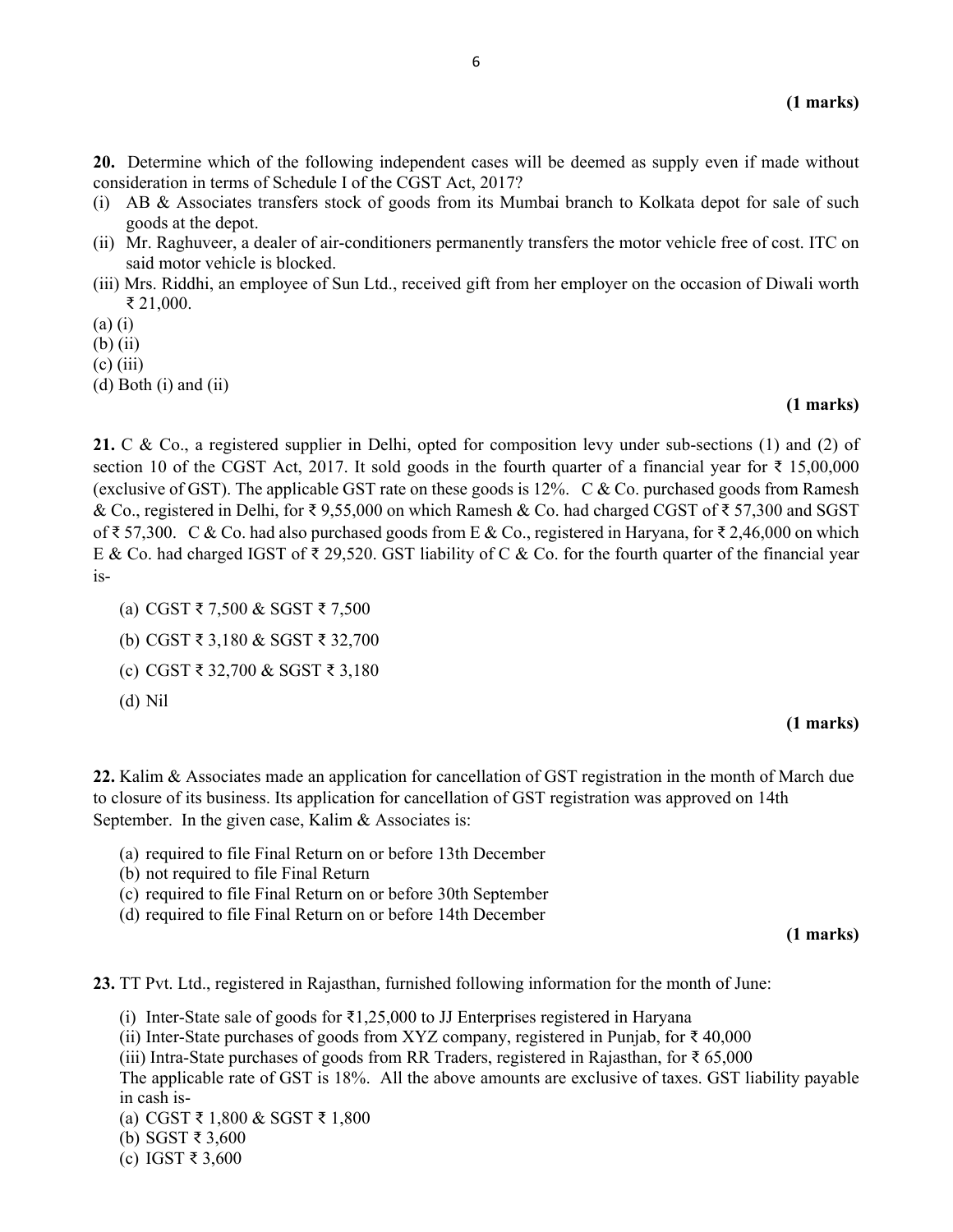### **(1 marks)**

#### **24. Discount given after the supply has been effected is deducted from the value of taxable supply, if –**

- (i) such discount is given as per the agreement entered into at/or before the supply
- (ii) such discount is linked to the relevant invoices
- (iii) proportionate input tax credit is reversed by the recipient of supply
- (a) (i)
- $(b)$  (i) and (ii)
- $(c)$  (ii) and (iii)
- $(d)$  $(i)$ ,  $(ii)$  and  $(iii)$

**(1 marks)**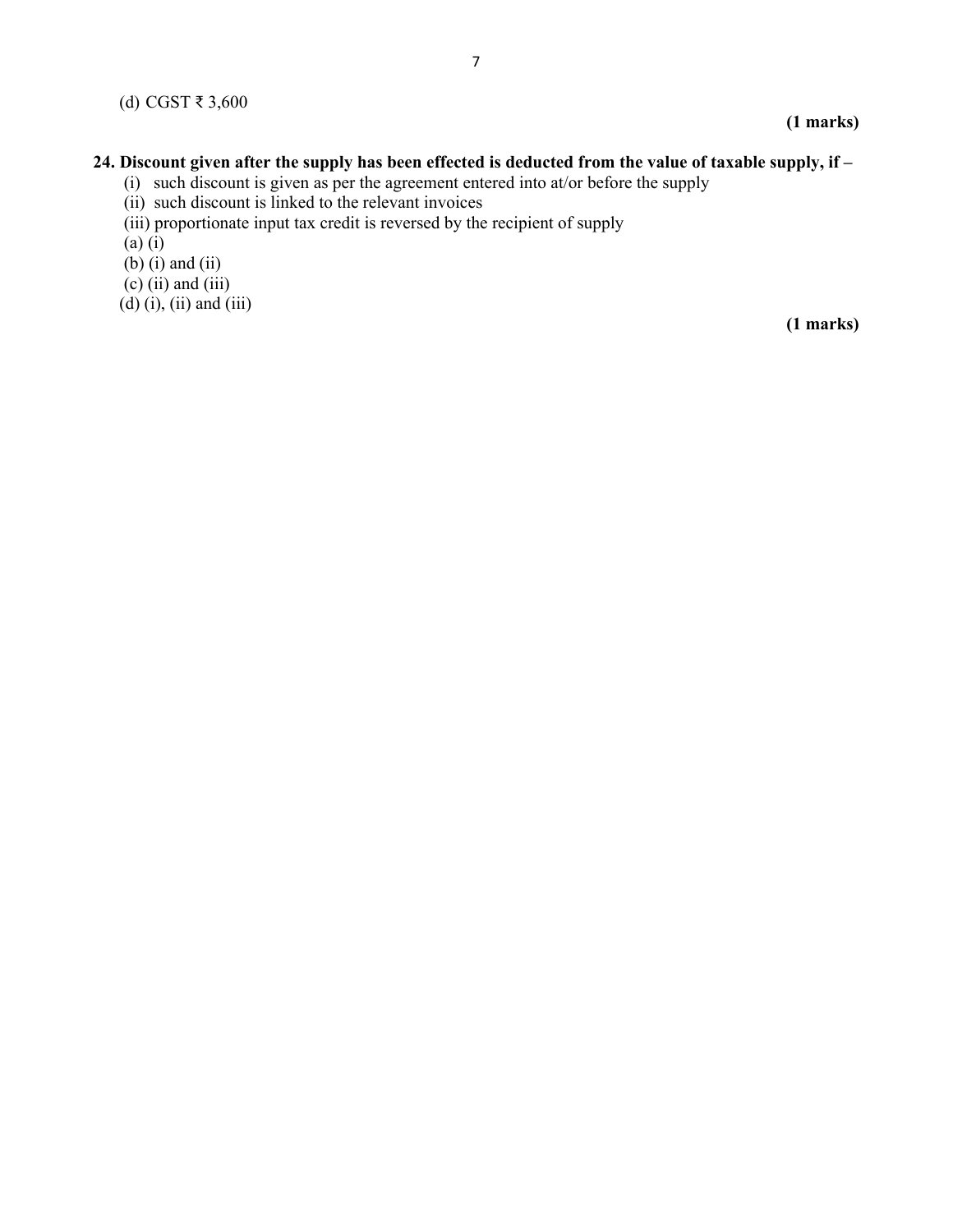## **GST DESCRIPTIVE TYPE (70 MARKS)**

#### **Question 1 (a)** (5 Marks)

**(i)** There is a dairy farm selling milk and milk products in Delhi. The turnover of his dairy farm is as below:

 $Milk$  (Exempted): ₹39,90,000

Butter (Taxable):  $\overline{$}50,000$ 

What is the registration liability under GST for the above mentioned person assuming he has same PAN ?

#### **(ii) Answer the following questions with respect to casual taxable person under the CGST Act, 2017:**

- a. Who is a causal taxable person?
- b. Can a casual taxable person opt for the composition scheme?
- c. When is the causal taxable person liable to get registered?
- d. What is the validity period of the registration certificate issued to a casual taxable person?
- e. Can the validity of registration certificate issued to a casual taxable person be extended? If yes, what will be the period of extension?

#### **Question 1 (b)** (5 Marks)

Dina Ltd., a registered supplier from Maharashtra is engaged in the manufacturing of passenger auto. The company provides the following details of purchase made/services availed by it during the month of March 2022:

| SI.<br>No.   | <b>Particulars</b>                                                                                                                                                   | <b>GST Paid</b><br>₹ |
|--------------|----------------------------------------------------------------------------------------------------------------------------------------------------------------------|----------------------|
| i.           | Purchase of iron which is used as a raw material (Goods were received in two<br>instalments, first on in March 2022 and the second instalment was received in April) | 2,50,000             |
| ii.          | Purchase of accessories which were delivered directly to the Dealers of the company.<br>Only invoice was received by Dina Ltd.                                       | 90,000               |
| iii.         | Purchase of Bus (seating capacity 15) for the transportation of employees from their<br>residence to company and back                                                | 1,97,000             |
| iv.          | Input tax credit on general insurance taken on a car used by Executives of the company<br>for official purposes.                                                     | 5,200                |
| $\mathbf{V}$ | Payment made to M/s Tasty Caterers for providing daily breakfast & lunch to the<br>employees of the company, as voluntary staff welfare measure.                     | 54,700               |

You are required to determine the eligible input Tax Credit available to M/s Dina Ltd. for the month of March 2022, by giving brief explanations for treatment of various items. Subject to the information given above, all the other conditions necessary for availing input tax credit have been fulfilled.

#### **Question 2 (a)** (5 Marks)

Examine whether the supplier is liable to get registered in the following independent cases:-

(i) Happy Ltd. of Himachal Pradesh is exclusively engaged in intra-State supply of pan masala. It's aggregate turnover in the current financial year is  $\bar{\tau}$  24 lakh.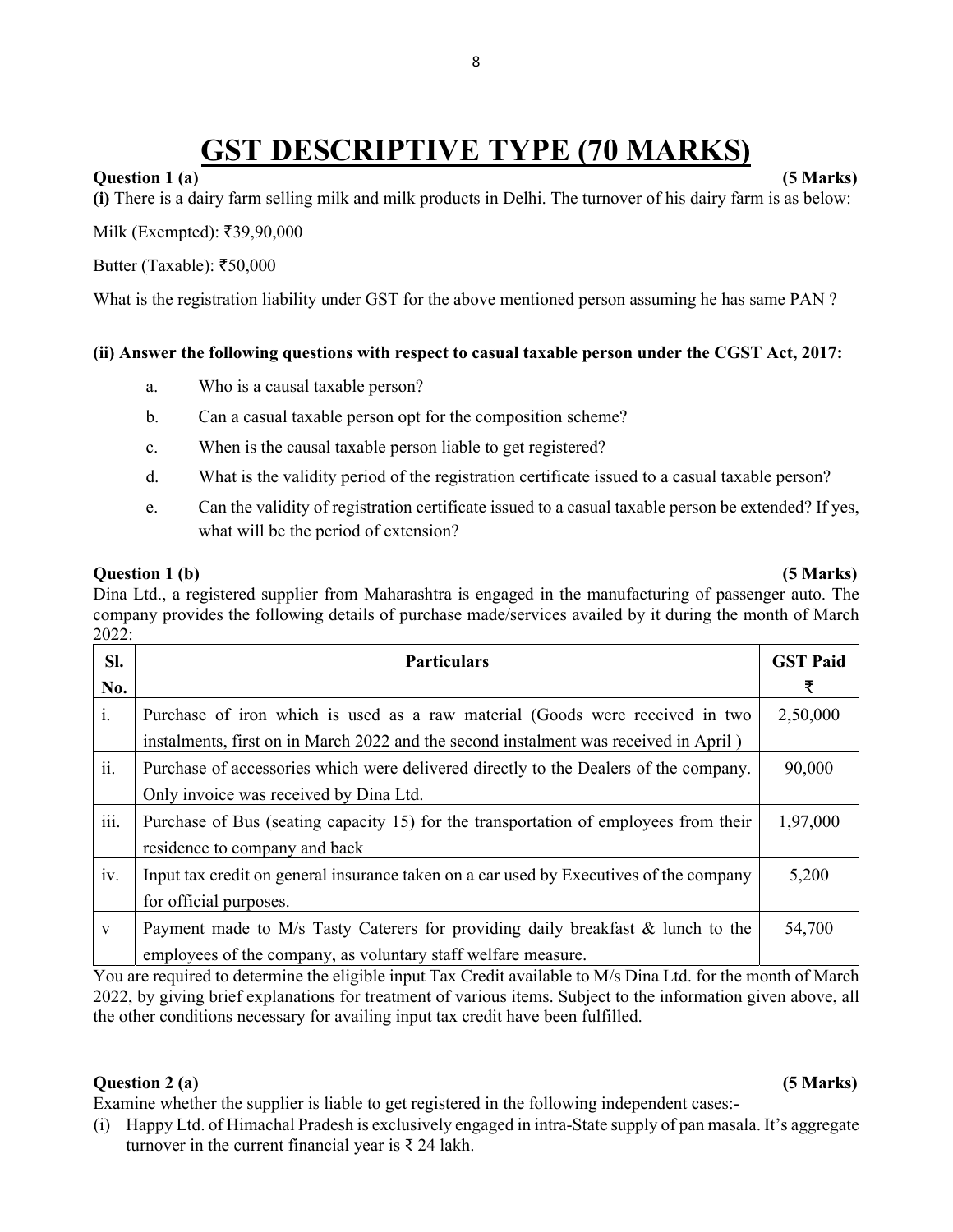- (ii) Akki Ltd. of Assam is exclusively engaged in intra-State supply of taxable services. It's aggregate turnover in the current financial year is  $\bar{\tau}$  25 lakh.
- (iii) Aaru Ltd. of Assam is engaged in intra-State supply of both taxable goods and services. It's aggregate turnover in the current financial year is ₹ 30 lakh.

#### **Question 2 (b) (5 Marks)**

Examine in relation to composition levy scheme under the CGST Act, 2017 and the rules made thereunder in the following individual cases:

(1) Ketu is a manufacturer of Ice-cream and pan masala in State of Maharashtra. His turnover for the year does not exceed ₹1.5 Crore. He wants to register for composition levy scheme. Is he eligible for it?

(2) Jadhu of Gujarat opts for composition scheme during a financial year 2021-22. But on 10-02-2022 his

turnover crosses  $\bar{\tau}$  1.5 Crore, can he continue under composition levy scheme.

(3) X Ltd. has 2 branches K & L in Delhi, having same PAN. Branch K opts for normal scheme. X Ltd.

want to continue composition levy in case of its branch L. Can X Ltd. continue Composition levy only for Branch L?

#### **Question 3 (a) (5 Marks)**

Kamal Book Depot, a wholesaler of stationery items, registered in Mumbai, has received order for supply of stationery items worth ₹ 2,00,000/- on 12th November, 2021 from another local registered dealer, Mr. Mehta, Mumbai. Kamal Book Depot charged the following additional expenses from Mr. Mehta:-

|       | <b>Particulars</b>           | Amount |
|-------|------------------------------|--------|
|       |                              | (₹)    |
|       | Packing charges              | 5,000  |
| (i)   | Freight & Cartage            | 2,000  |
| (iii) | Transit insurance            | 1,500  |
| (iv)  | Extra designing charges      | 6,000  |
| (v)   | Taxes by Municipal Authority | 500    |

The goods were delivered to Mr. Mehta on 14th November, 2021. Since Mr. Mehta was satisfied with the quality of the goods, he made the payment of goods the same day and simultaneously placed another order on Kamal Book Depot of stationery items amounting to ₹10,00,000 to be delivered in the month of December, 2021\*\*. On receipt of second order, Kamal Book Depot allowed a discount of ₹ 20,000 on the first order placed by Mr. Mehta.

Compute the GST liability of Kamal Book Depot for the month of November, 2021 assuming the rates of GST on the goods supplied as under:

CGST 9%

SGST 9%

Would your answer be different if expenses (i) to (y) given in above table are already included in the price of ₹2,00,000?

Note:-

(i) All the amounts given above are exclusive of GST.

(ii) Kamal Book Depot and Mr. Mehta are not related persons and price is the sole consideration of the supply.

\*\*Payment and invoice for the second order will also be made in the month of December, 2021 only.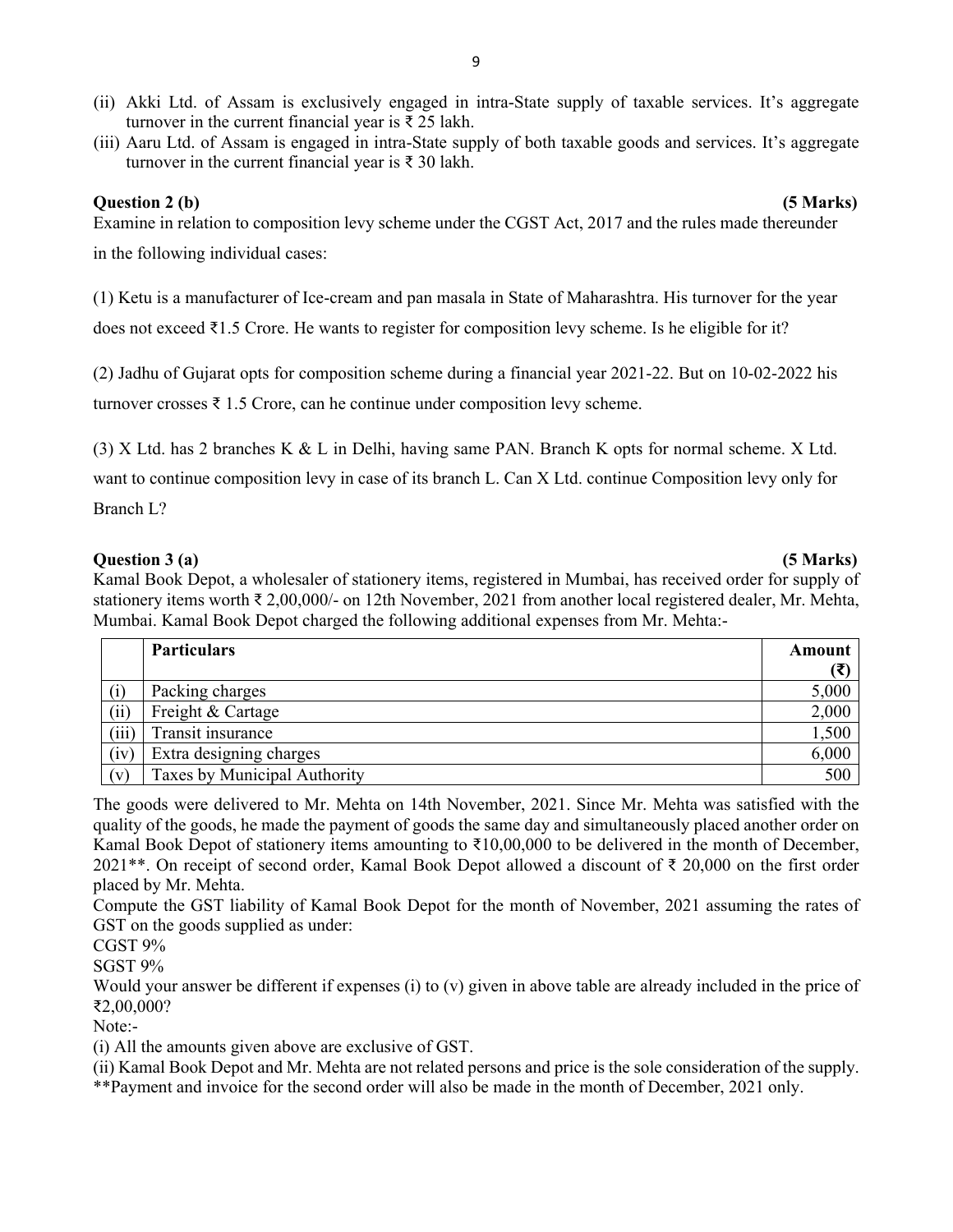## **Question 3 (b)** (5 Marks)

Mr. Nimit, a supplier of goods, pays GST under regular scheme. He is not eligible for any threshold exemption. He has made the following outward taxable supplies in the month of August, 2021:-

Intra state supplies of goods  $\bar{c}6,00,000$ 

Inter state supplies of goods  $\bar{\tau}2,00,000$ 

He has also furnished following information in respect of purchases made by him from registered dealers during August, 2021:-

Intra state purchase of goods  $\text{\textsterling}4,00,000$ 

Inter state purchase of goods  $\text{\textless}50,000$ 

Balance of ITC available at the beginning of the August 2021:-

 $CGST$   $\bar{z}15,000$ 

 $SGST$   $\bar{z}$ 35,000

IGST ₹20,000

#### **Note:**

- (i) Rate of CGST, SGST and IGST to be 9%, 9% and 18% respectively, on both inward and outward supplies.
- (ii) Both inward and outward supplies given above are exclusive of taxes, wherever applicable.
- (iii) All the conditions necessary for availing the ITC have been fulfilled.

Compute the net GST payable by Mr. Nimit for the month of August, 2021.

#### **Question 4 (10 Marks)**

Mr. X is registered in GST and he is a manufacturer and he has purchased raw material R1 for ₹2,50,000 and has paid CGST  $\omega$  10% plus SGST  $\omega$  10%.

He purchased raw material R2 for ₹3,20,000 and paid IGST @ 20% and raw material was purchased from other state.

He has purchased raw material R3 for ₹5,50,000 and has paid CGST  $@$  10% plus SGST  $@$  10%. Processing charges ₹4,00,000 plus profit ₹70,000.

The manufacturer has taken input services in connection with manufacturing of the product and has paid ₹5,00,000 plus CGST @ 10% plus SGST @ 10%.

Final product was sold and charged CGST  $\omega$  10% plus SGST  $\omega$  10%.

Show the working for GST and also show the working for payment of tax at the time of sale of final product.

## **Question 5 (a) (5 Marks)**

Explain Eligibility and conditions for taking Tax Credit under GST.

#### **Question 5 (b) (5 Marks)**

M/s ABC Ltd., have filed their GSTR3B for the month of July, 2021 within the due date prescribed under Section 39 i.e. 20.08.2021. Post filing of the return, the registered person has noticed during September 2021 that tax dues for the month of July, 2021 have been short paid for ₹ 40,000. M/s ABC Ltd., has paid the above shortfall of ₹ 40,000, through GSTR3B of September 2021, filed on 20.10.2021 [payment through Cash ledger - ₹ 30,000 and Credit ledger ₹ 10,000]. Examine the Interest payable under the CGST Act, 2017.

What would be your answer if, GSTR3B for the month of July 2021 has been filed belatedly on 20.10.2021 and the self-assessed tax of  $\bar{\tau}$  40,000/- has been paid on 20.10.2021 [payment through electronic cash ledger  $\overline{\epsilon}$  30,000 and electronic credit ledger  $\overline{\epsilon}$  10,000]

#### **Notes:**

There exists adequate balance in Electronic Cash & Credit ledger as on 31.07.2021 for the above short fall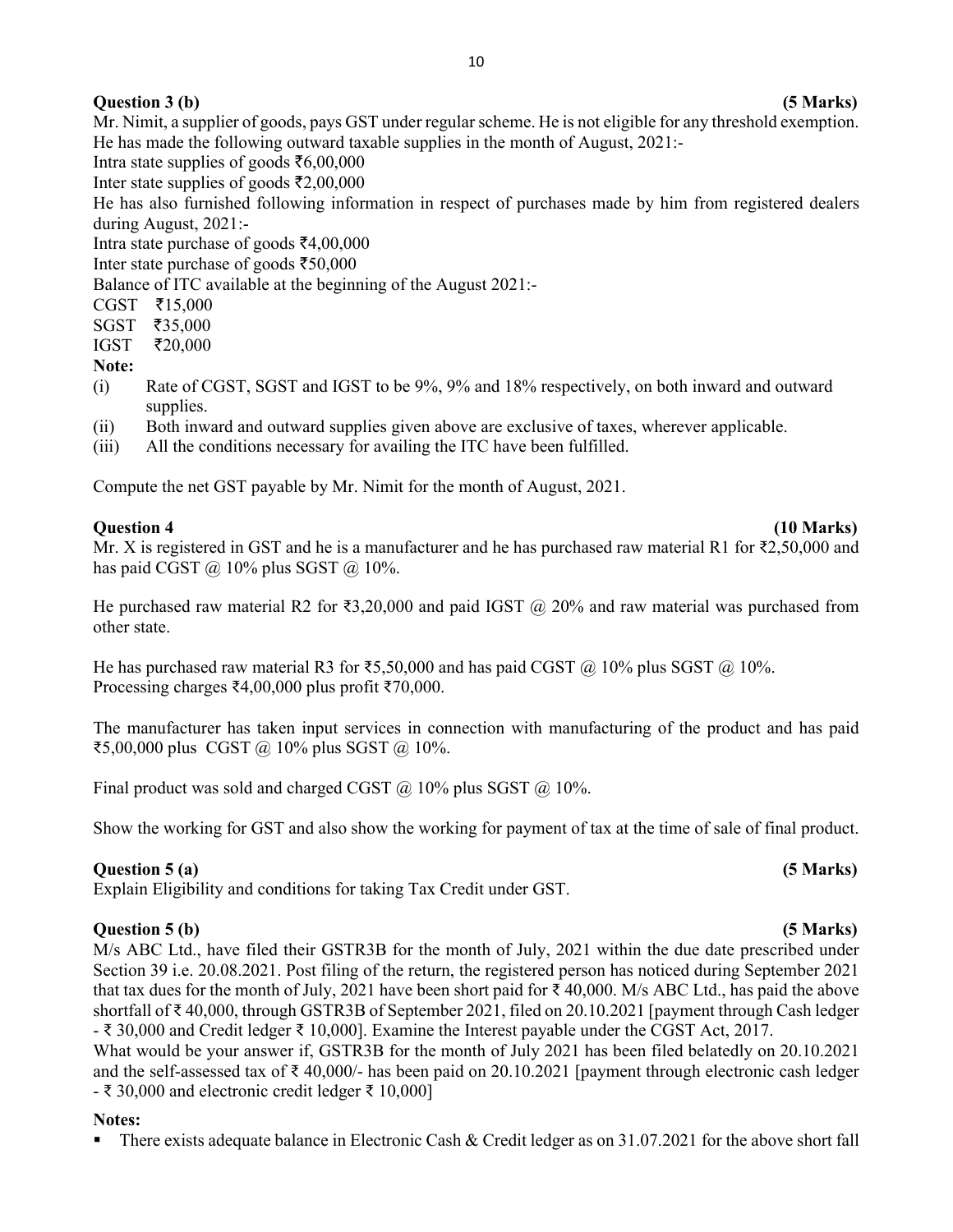- No other supply has been made nor tax payable for the month of July, 2021 other than ₹ 40,000/- missed out to be paid on forward charge basis
- Ignore the effect of leap year, if applicable in this case.

#### **Question 6 (a) (7 Marks)**

M/s Grey, a registered taxable person under scheme provides following information in respect of supplies made by it during the month of April 2021:

|                                                                                                       | (All      |
|-------------------------------------------------------------------------------------------------------|-----------|
|                                                                                                       | amount in |
|                                                                                                       | rupees)   |
| (i) Inter-state supply of goods                                                                       | 1,00,000  |
| (ii) Intra- state supply of 500 packets of detergent $\omega$ ₹ 400 each alongwith a plastic bucket   |           |
| worth $\bar{\tau}$ 100 each with each packet, being a mixed supply. (Rate of GST on detergent is 18%) |           |
| and on plastic bucket is 28%)                                                                         |           |
| (iii) Supply of online educational journals to M/s Pinnacle, a private coaching centre                | 50,000    |
| providing tuitions to students of Class X-XII, being intra-state supply.                              |           |

M/s Grey has also received the following inward supplies:

| (iv) Inter-state supply of goods (out of which invoice for goods worth $\bar{\tau}$ 20,000 is missing |  | 70,000 |
|-------------------------------------------------------------------------------------------------------|--|--------|
| and no other tax paying document is available)                                                        |  |        |
| (v) Repairing of bus with seating capacity of 20 passengers used to transport its employees           |  | 50,000 |
| from their residence, being intra-state supply,                                                       |  |        |
| Details of opening balances of ITC as on 1-4-2021 are as Follows:                                     |  |        |
| <b>CGST</b>                                                                                           |  | 5,000  |
| <b>SGST</b>                                                                                           |  | 5,000  |
| <b>IGST</b>                                                                                           |  | 40,000 |

Following additional information is provided:

(a) Rate of GST in respect of all inward and outward supplies except item (ii) above is 18% i.e. CGST and SGST @ 9% and IGST @ 18%.

(b) All figures mentioned above are exclusive of taxes.

(c) All the conditions for availing the ITC have been fulfilled except specifically given and M/s. Grey is not eligible for any threshold exemption.

Compute the maximum net GST payable in cash by M/s. Grey for the month of April 2021.

#### **Question 6 (b)** (3 Marks)

What are the cases where a registered person is debarred from furnishing details of outward supplies in GSTR-1/IFF?

#### **Question 7 (a) (5 Marks)**

Explain Features of Indirect Taxes.

#### **Question 7 (b) (5 Marks)**

Write any five Activities Or Transactions which shall be treated neither as a Supply Of Goods nor a Supply of Services.